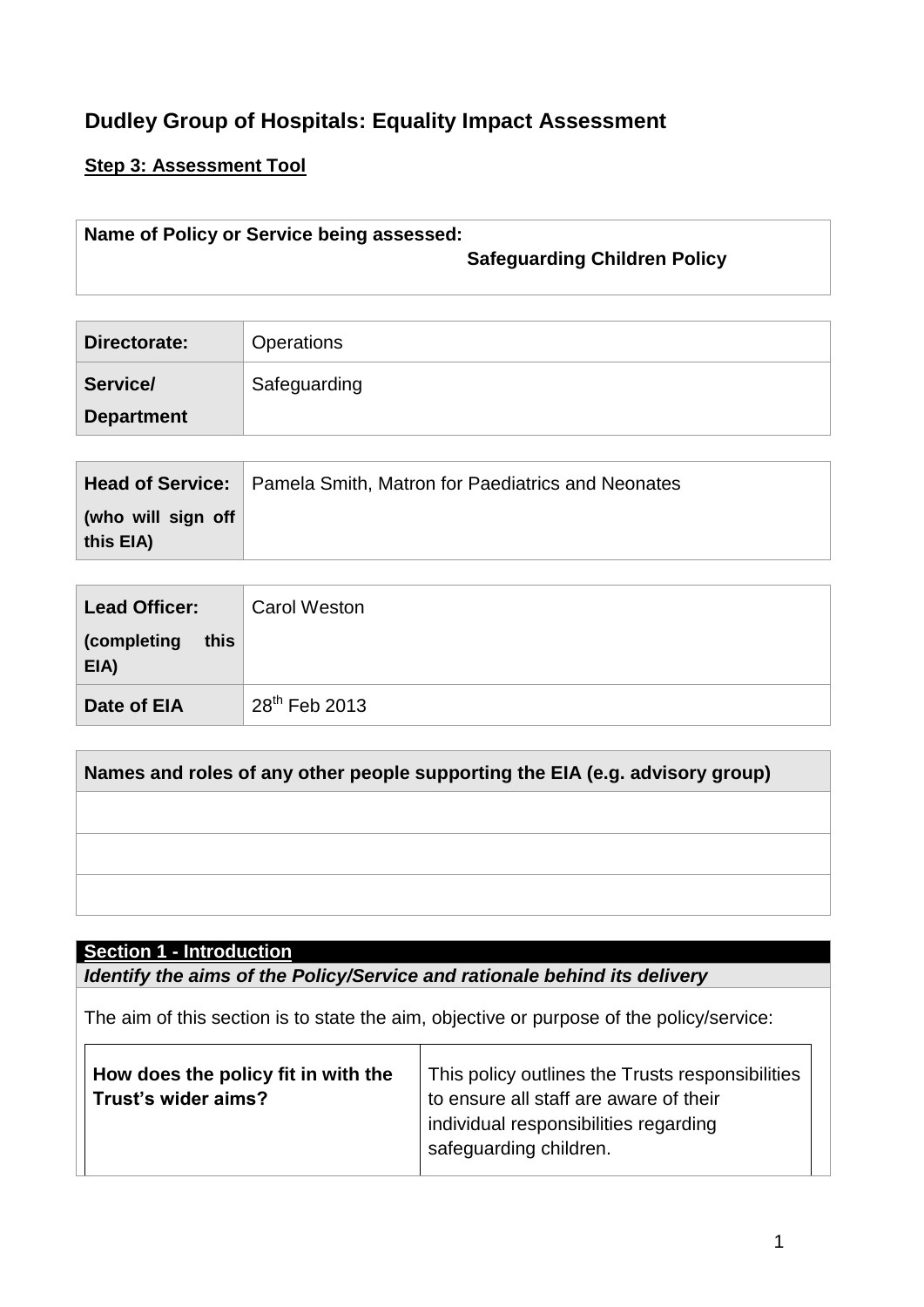|                                                                                                                                       | Reflecting the care respect and responsibility<br>aims of the trust.                                                                                                                                                                                          |
|---------------------------------------------------------------------------------------------------------------------------------------|---------------------------------------------------------------------------------------------------------------------------------------------------------------------------------------------------------------------------------------------------------------|
| Is the policy/service delivered by<br>one department/directorate or in<br>conjunction with other<br>departments, agencies etc? Which? | Safeguarding children is the responsibility of<br>all staff.                                                                                                                                                                                                  |
| State the underlying aims and<br>objectives of the policy/service and<br>what it is trying to achieve.                                | Enhanced safeguarding of children by raising<br>awareness of the corporate and individuals<br>responsibility to safeguard children when<br>working with children their parents or carers.<br>Compliance with statutory requirements to<br>safeguard children. |
| Who are the main stakeholders in<br>relation to this policy/service?                                                                  | Dudley Group NHS Foundation Trust.                                                                                                                                                                                                                            |

*How is the policy/service delivered?*

| Is there a target group for this<br>service or policy?                         | All staff employed by Dudley Group<br><b>NHS Foundation Trust and</b><br>contractors. |
|--------------------------------------------------------------------------------|---------------------------------------------------------------------------------------|
| Are there any eligibility criteria? If<br>so state                             | <b>None</b>                                                                           |
| Is it in-patient/out-patient or staff<br>service/policy?                       | Staff service policy.                                                                 |
| Is the service in-house or<br>contracted out?                                  | In-house.                                                                             |
| Is it delivered by staff directly<br>employed by the Trust or agency<br>staff? | Delivered by all staff.                                                               |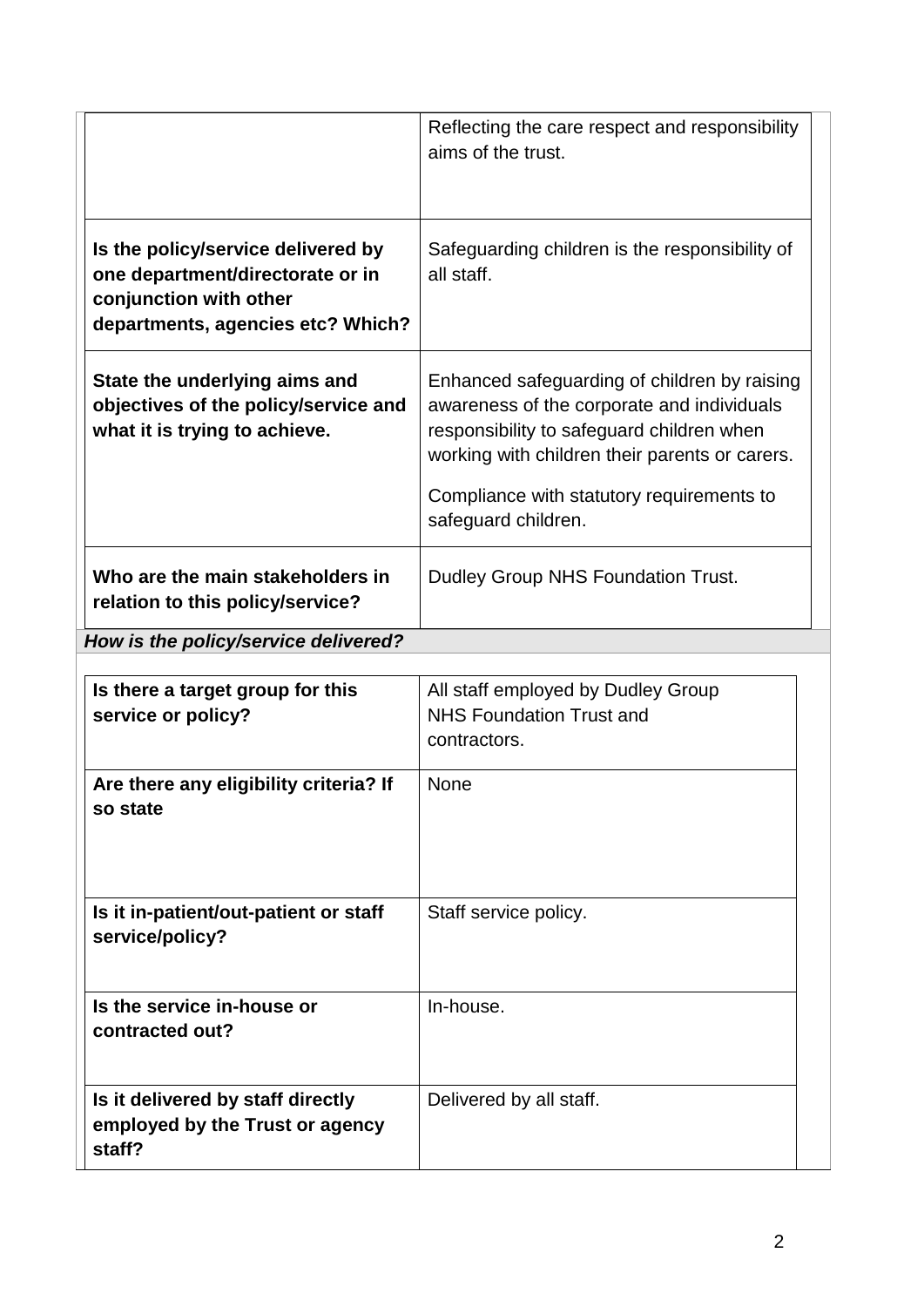### **Section 2 - Data collection and analysis**

Impact assessment should aim to promote equality across the following six 'equality areas':

- Age
- Disability
- Ethnicity/Race
- Faith/religious belief
- Gender (includes gender identity)
- Sexual orientation.

*Note: Corporate data collection systems may not yet facilitate the collection of data for all these areas. Data collection may vary across service provision. (In some instances it may not be possible/appropriate to monitor each of the groups below. However, what data exists should inform the assessment and any gaps in data should be highlighted by the assessment).* 

#### $\bullet$ **In the context of the policy or service being assessed, what equalities monitoring data is collected in relation to the following areas:**

*Note: this question may be more relevant to service areas than policies, should initially be applied to both).*

|                                                                | Age                                       | <b>Disability</b>                          | Ethnicity/<br>Race                         | <b>Faith</b>                             | Gender/<br>Gender<br>identity       | <b>Sexual</b><br>orientation   |
|----------------------------------------------------------------|-------------------------------------------|--------------------------------------------|--------------------------------------------|------------------------------------------|-------------------------------------|--------------------------------|
| <b>Profile of</b><br>service users                             | Data<br>capture<br>d within<br>Oasis      | Data<br>captured<br>within<br><b>Oasis</b> | Data<br>captured<br>within<br><b>Oasis</b> | Data<br>captured<br>within<br>Oasis      | Data<br>captured<br>within<br>Oasis | <b>None</b>                    |
| <b>Profile of</b><br><b>staff</b><br>delivering the<br>service | Data<br>capture<br>d within<br><b>ESR</b> | Data<br>captured<br>within<br><b>ESR</b>   | Data<br>captured<br>within<br><b>ESR</b>   | Data<br>captured<br>within<br><b>ESR</b> | Data<br>captured<br>within ESR      | Data<br>captured<br>within ESR |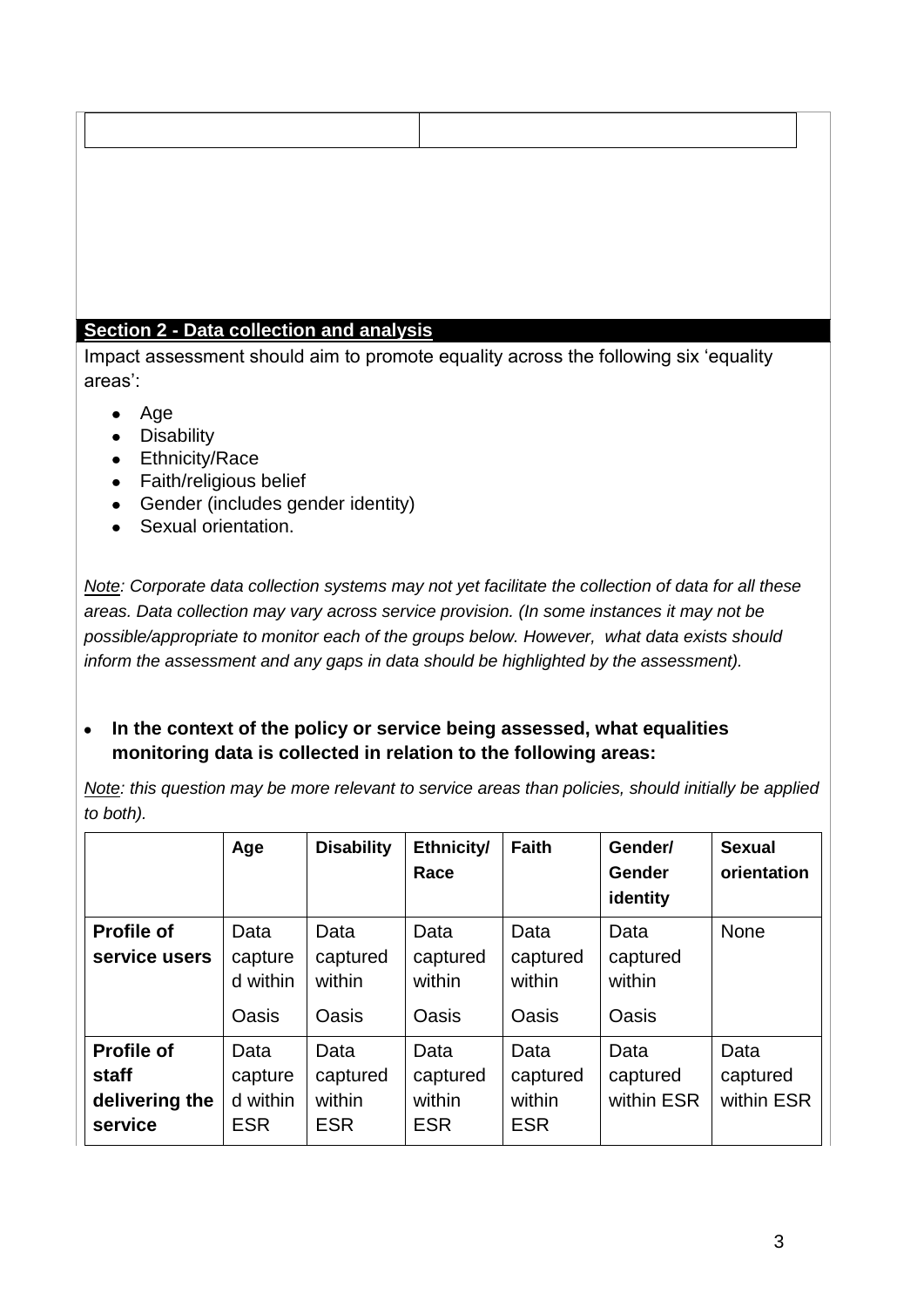| Profile of any<br>training<br>available and<br>who has<br>taken it up | Data<br>capture<br>d within<br><b>ESR</b> | Data<br>captured<br>within<br><b>ESR</b> | Data<br>captured<br>within<br><b>ESR</b> | Data<br>captured<br>within<br><b>ESR</b> | Data<br>captured<br>within ESR | Data<br>captured<br>within ESR |
|-----------------------------------------------------------------------|-------------------------------------------|------------------------------------------|------------------------------------------|------------------------------------------|--------------------------------|--------------------------------|
| [Other relevant<br>areas]                                             |                                           |                                          |                                          |                                          |                                |                                |

Based on the above:

| What are the gaps in information<br>required?                                                                                                                                                                                               | Assessment of sexual orientation not<br>appropriate for this age group.                                     |
|---------------------------------------------------------------------------------------------------------------------------------------------------------------------------------------------------------------------------------------------|-------------------------------------------------------------------------------------------------------------|
| Do you have information on the<br>profile of the local population<br>(where relevant) or of the patient<br>group or target group affected by<br>the policy/service? Or do you know<br>how to access this (this may be held<br>corporately)? | Staff demographics held corporately.<br>Demographics of child population available<br>from Local Authority. |
| What steps need to be taken to<br>address any of the above?                                                                                                                                                                                 | <b>None</b>                                                                                                 |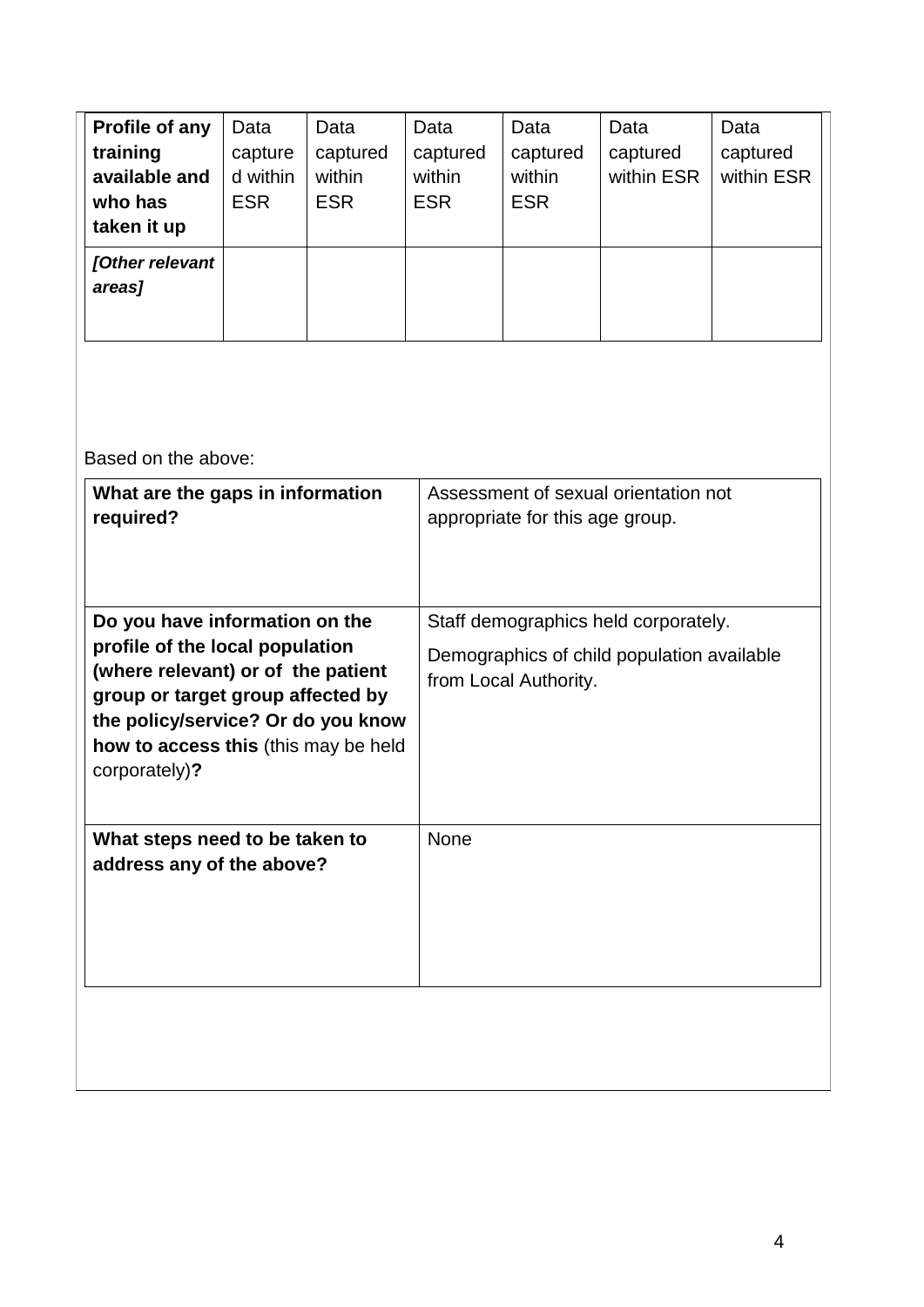# **Section 3 - Broad Needs Analysis of the Policy or Service Area**

Please set out your understanding of the needs of your service users and any barriers to having these needs met and any barriers to accessing/delivering your service.

| Does the customer profile of your<br>service reflect the local population<br>(where relevant) or the target group<br>for the service/policy? (You may<br>wish to refer to information held<br>corporately by the Trust that has been<br>drawn from census data). | This service available to all patients and their<br>families.                                                                                                                                                                                                                                                                              |
|------------------------------------------------------------------------------------------------------------------------------------------------------------------------------------------------------------------------------------------------------------------|--------------------------------------------------------------------------------------------------------------------------------------------------------------------------------------------------------------------------------------------------------------------------------------------------------------------------------------------|
| How are people from each equality<br>group reflected in the policy/take-<br>up of services? Is there any under<br>or over representation by certain<br>groups? Are there any known<br>explanations for this?                                                     | Take up of this service reflects trends for<br>vulnerability as assessed by                                                                                                                                                                                                                                                                |
| Are staff trained in equality<br>awareness and cultural awareness<br>relevant to the needs of your<br>service user group? (Where staff<br>are the 'user group', are managers<br>trained)?                                                                        | Cultural awareness and diversity training is<br>available.                                                                                                                                                                                                                                                                                 |
| Are there any factors about the<br>policy or the way the service is<br>delivered that could have an<br>equalities impact? Consider<br>referral routes; physical access;<br>translation and interpreting<br>services etc.                                         | The policy is reliant on staff working in a non<br>discriminatory manner.<br>Interpreting services are available as required.                                                                                                                                                                                                              |
| What methods do you use to<br>ensure that people from diverse<br>groups and communities are<br>reflected in the policy/have access<br>to the service?                                                                                                            | Policy reflects anti-discriminatory practice.<br>Safeguarding vulnerable groups reflected in<br>policy.<br>Cultural aspects of safeguarding included.<br>Safeguarding children is a trustwide service<br>and all staff made aware of responsibilities by<br>training, visual reminder on screensaver, and<br>written information annually. |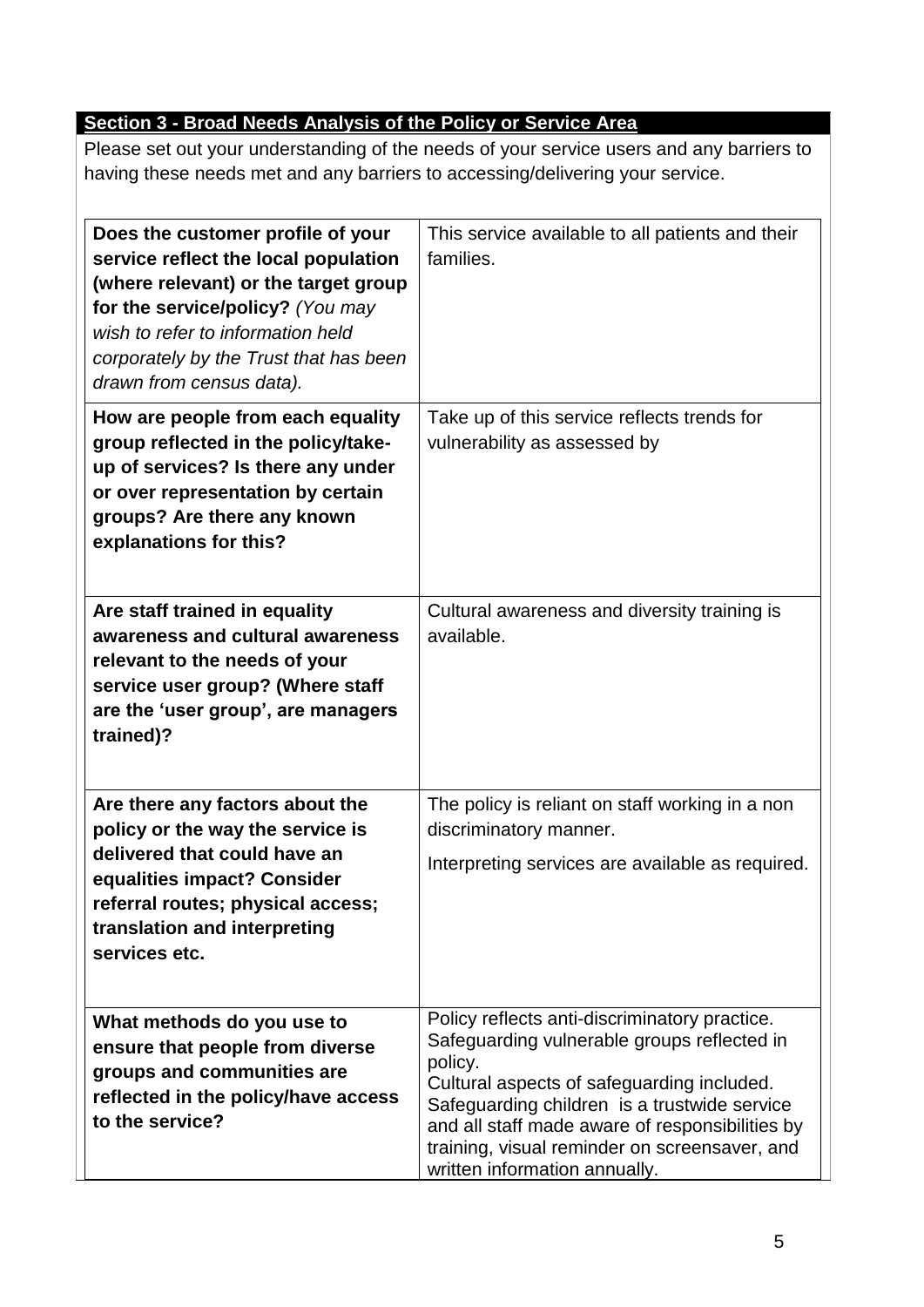| Are there any measures in place, if<br>appropriate, to ensure that<br>traditionally excluded communities<br>(e.g. minority ethnic groups, people<br>with learning disabilities etc) are<br>not excluded from the policy/have<br>access to the service?                                                                                                      | All children are safeguarded regardless of<br>disability, ethnicity.<br>Information for parents carers and children<br>available and can be translated if required.                                               |
|-------------------------------------------------------------------------------------------------------------------------------------------------------------------------------------------------------------------------------------------------------------------------------------------------------------------------------------------------------------|-------------------------------------------------------------------------------------------------------------------------------------------------------------------------------------------------------------------|
| Has the policy/service been subject<br>to any complaints, which involve<br>equality issues?                                                                                                                                                                                                                                                                 | NO.                                                                                                                                                                                                               |
| What relevant consultation<br>exercises have been carried out<br>over the last two years and/or are<br>planned in the near future? (e.g.<br><b>Patient Forums, community</b><br>groups, special interest groups etc)<br>(You may need to consult with groups<br>as part of this assessment or as part<br>of the action plan arising from the<br>assessment) | No formal staff consultations have been<br>carried out.<br>The policy refers to Local Safeguarding Board<br><b>Policies</b><br>This policy will be reviewed by the members of<br>the Internal Safeguarding Board. |
| Were there/are there any<br>implications for equalities groups<br>arising from these consultations?                                                                                                                                                                                                                                                         | <b>None</b>                                                                                                                                                                                                       |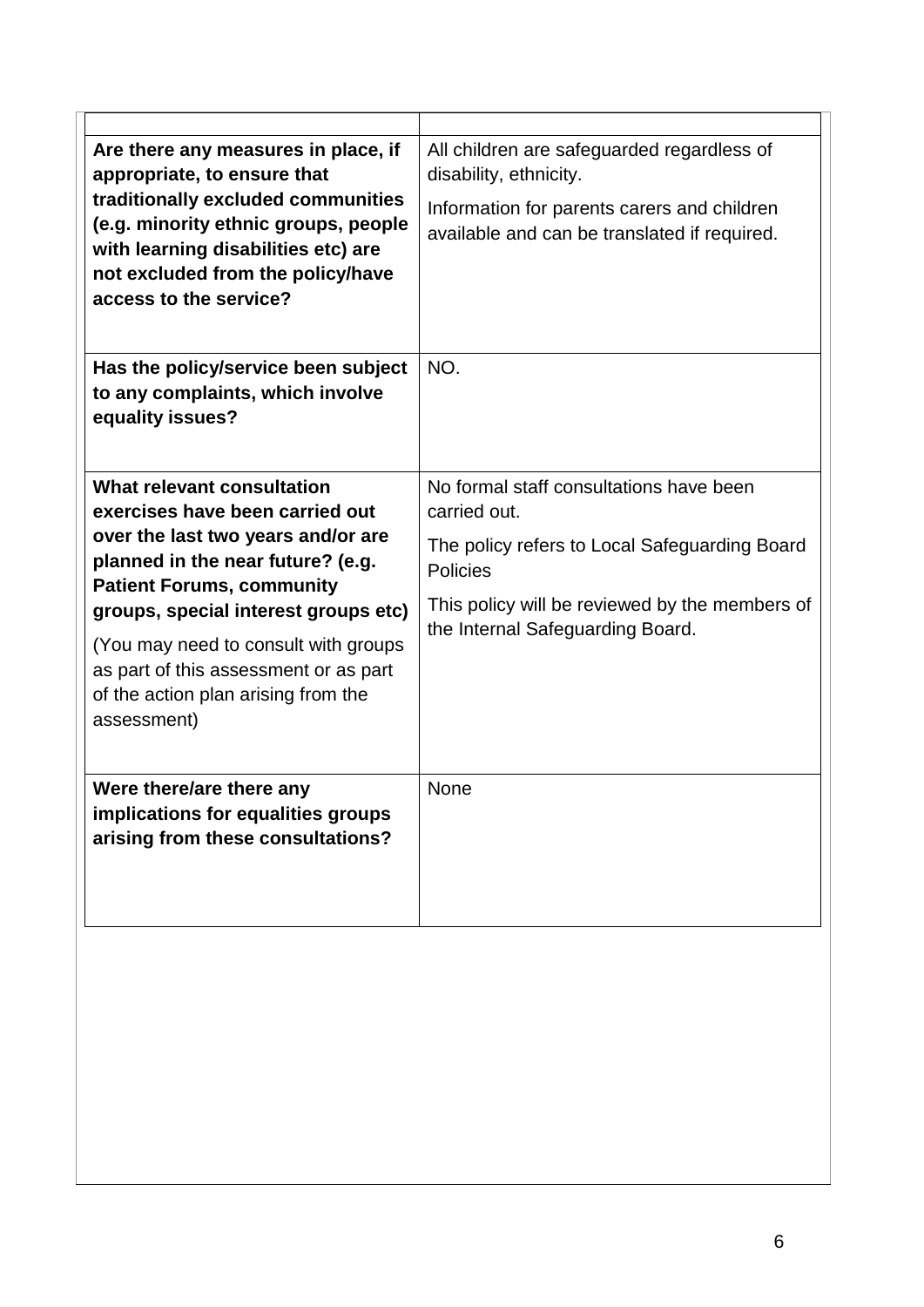# **Section 4 - Assessment**

Based on the information you have gathered above:

|                                                                                                                             | Age                                                                             | <b>Disability</b>                                                                            | Ethnicity/<br>Race                                                                           | <b>Faith</b>                                                                                 | Gender/<br><b>Gender</b><br>identity                                                      | <b>Sexual</b><br>orientation                                                              |
|-----------------------------------------------------------------------------------------------------------------------------|---------------------------------------------------------------------------------|----------------------------------------------------------------------------------------------|----------------------------------------------------------------------------------------------|----------------------------------------------------------------------------------------------|-------------------------------------------------------------------------------------------|-------------------------------------------------------------------------------------------|
| Have you<br>identified any<br>differential<br>impacts of<br>the policy /<br>service on<br>any of the<br>equality<br>groups? | <b>NO</b>                                                                       | No.                                                                                          | <b>No</b><br>Impact                                                                          | <b>No</b><br>impact                                                                          | No impact                                                                                 | No impact                                                                                 |
| Have you<br>identified any<br>good practice<br>in promoting<br>equality?                                                    | All<br>children<br>to be<br>safegua<br>rded.                                    | All<br>children<br>to be<br>safeguar<br>ded.                                                 | All<br>children<br>to be<br>safeguar<br>ded.                                                 | All<br>children<br>to be<br>safeguar<br>ded.                                                 | All children<br>to be<br>safeguarde<br>d.                                                 | All children<br>to be<br>safeguard<br>ed.                                                 |
| In what way<br>does the<br>policy/<br>service work<br>to eliminate<br>discrimin-<br>ation?                                  | Policy<br>for<br>safegua<br>rding<br>children<br>respect<br>S<br>diversit<br>у, | Policy for<br>safeguar<br>ding<br>children<br>respects<br>diversity,<br>promotes<br>equality | Policy for<br>safeguar<br>ding<br>children<br>respects<br>diversity,<br>promotes<br>equality | Policy for<br>safeguar<br>ding<br>children<br>respects<br>diversity,<br>promotes<br>equality | Policy for<br>safeguardi<br>ng children<br>respects<br>diversity,<br>promotes<br>equality | Policy for<br>safeguardi<br>ng children<br>respects<br>diversity,<br>promotes<br>equality |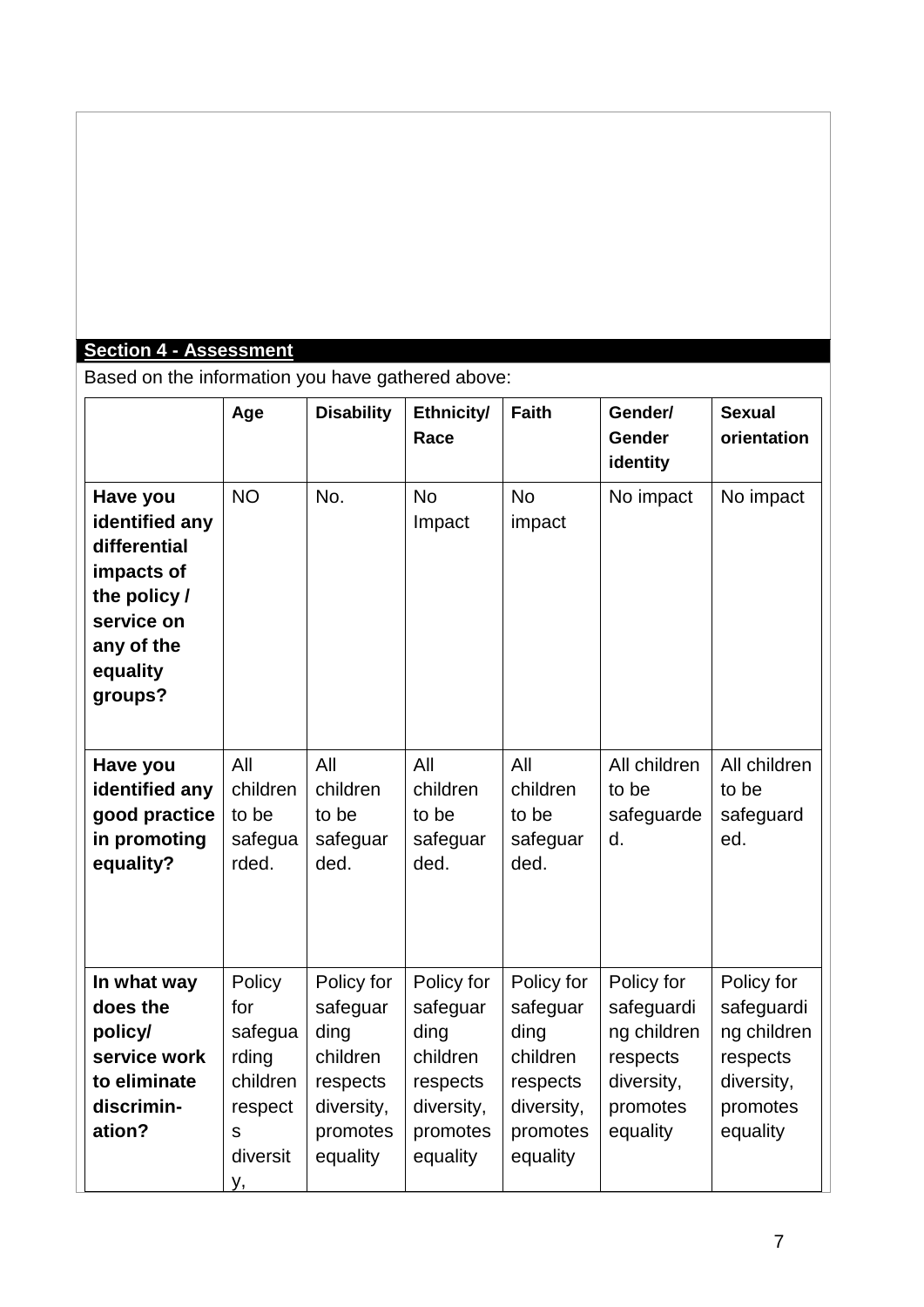| How does the<br>policy /<br>service<br>promote<br>equal<br>opportunities<br>?                                                  | promot<br>es<br>equality<br>All<br>children<br>to be<br>safegua<br>rded.                                          | All<br>children<br>to be<br>safeguar<br>ded.                                                                        | All<br>children<br>to be<br>safeguar<br>ded.                                                                 | All<br>children<br>to be<br>safeguar<br>ded.                                                                        | All children<br>to be<br>safeguarde<br>d.                                                           | All children<br>to be<br>safeguard<br>ed.                                                           |
|--------------------------------------------------------------------------------------------------------------------------------|-------------------------------------------------------------------------------------------------------------------|---------------------------------------------------------------------------------------------------------------------|--------------------------------------------------------------------------------------------------------------|---------------------------------------------------------------------------------------------------------------------|-----------------------------------------------------------------------------------------------------|-----------------------------------------------------------------------------------------------------|
| How does the<br>policy /<br>service<br>contribute to<br>better<br>community<br>cohesion and<br>good<br>community<br>relations? | The<br>policy<br>provide<br>s local<br>guidanc<br>e to<br>assist<br>staff<br>when<br>safegua<br>rding<br>children | <b>The</b><br>policy<br>provides<br>local<br>guidance<br>to assist<br>staff<br>when<br>safeguar<br>ding<br>children | The<br>policy<br>provides<br>local<br>guidance<br>to assist<br>staff<br>when<br>safeguar<br>ding<br>children | <b>The</b><br>policy<br>provides<br>local<br>guidance<br>to assist<br>staff<br>when<br>safeguar<br>ding<br>children | The policy<br>provides<br>local<br>guidance<br>to assist<br>staff when<br>safeguardi<br>ng children | The policy<br>provides<br>local<br>guidance<br>to assist<br>staff when<br>safeguardi<br>ng children |

| Are there are groups other than the<br>six 'equality groups' already<br>considered that may be adversely<br>affected by the policy? | <b>No</b> |
|-------------------------------------------------------------------------------------------------------------------------------------|-----------|
|-------------------------------------------------------------------------------------------------------------------------------------|-----------|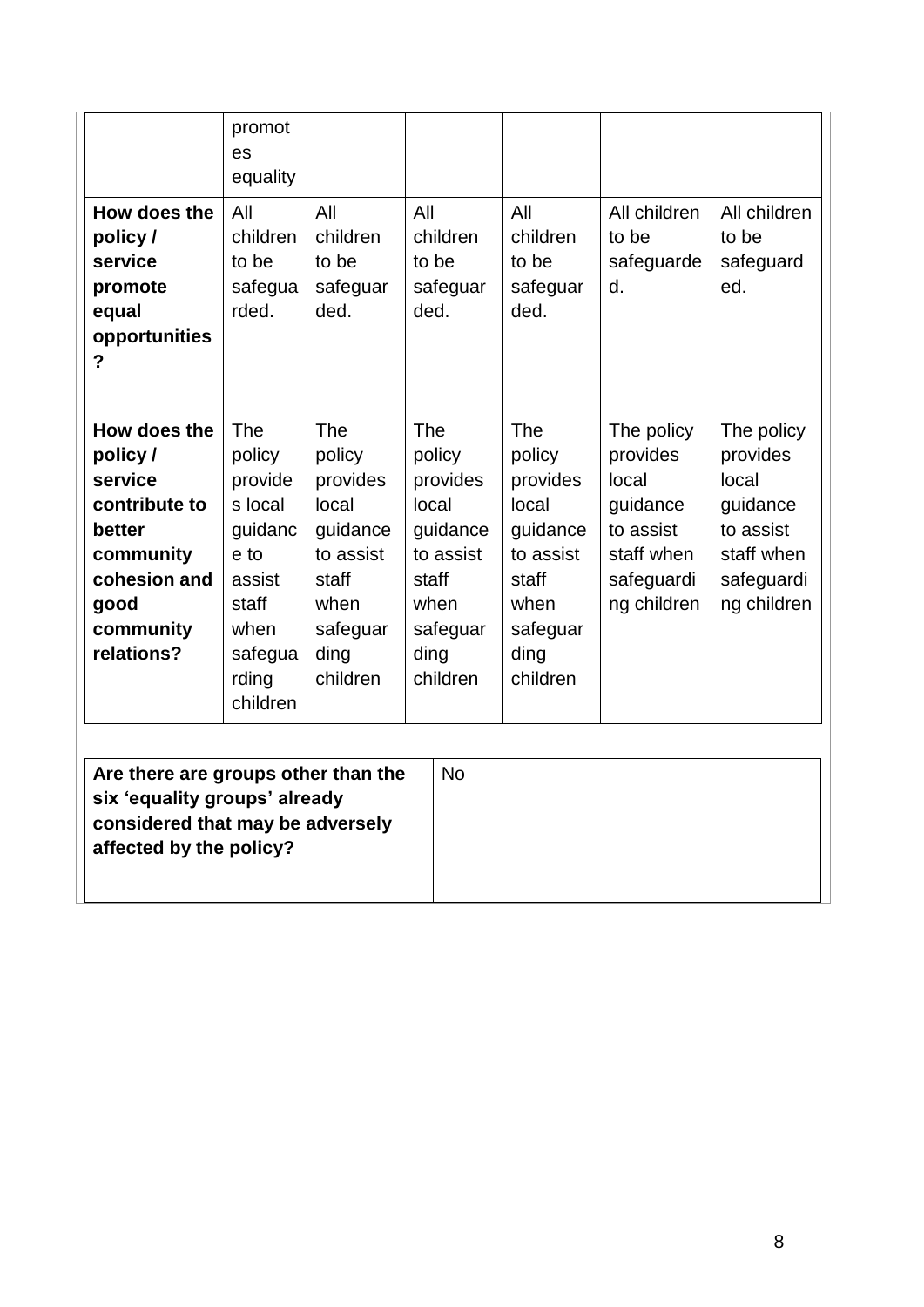| <b>Section 5 - Adverse Impact and recommended actions</b>                                                                                                                                                                                   |                                                                                                                                                                                               |
|---------------------------------------------------------------------------------------------------------------------------------------------------------------------------------------------------------------------------------------------|-----------------------------------------------------------------------------------------------------------------------------------------------------------------------------------------------|
| Based on the above analysis:                                                                                                                                                                                                                |                                                                                                                                                                                               |
| What if any, are the main areas<br>where adverse impact has been<br>identified/requiring improvement?                                                                                                                                       | No data is available for specific instances<br>where policy has been applied.                                                                                                                 |
| Does the adverse impact amount to<br>potential or actual discrimination?<br>(If Yes, or you are not sure, please<br>refer to your line manager or to<br>Human Resources Dept for further<br>advice and guidance.                            | <b>No</b>                                                                                                                                                                                     |
|                                                                                                                                                                                                                                             | <b>ACTION PLAN</b>                                                                                                                                                                            |
| What measures that can be taken<br>to remove or minimise any adverse<br>impact identified or how adverse<br>impact could be avoided in the<br>future? Please list the specific actions<br>and timescales for progressing these<br>measures. | Use of the Safeguarding Policy to be<br>assessed through local Auditing procedures.<br>Referrals to safeguarding team to be collated<br>and assessed for impact on specific client<br>groups. |
| What areas of good practice have<br>been identified through the EIA<br>process that could be replicated<br>elsewhere?                                                                                                                       | This policy highlights the sensitive nature of<br>safeguarding and stresses the importance of<br>working in a non discriminatory manner.                                                      |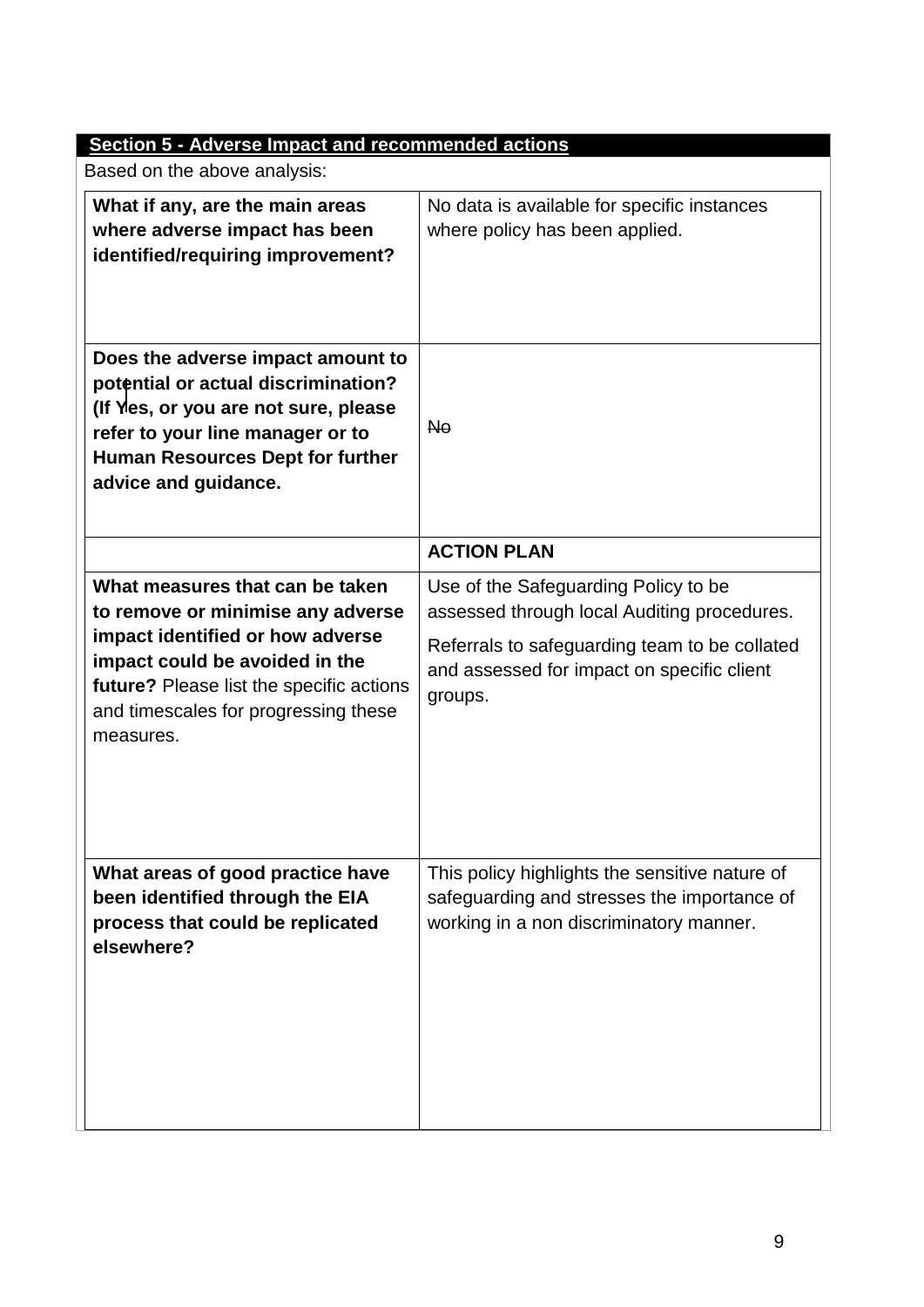# **Section 6 - Monitoring and Review of policy**

| The results of the EIA and action<br>plan should be sent to the Medical<br>Service Head, Matron or Head of<br>Department as appropriate, so it<br>can inform service planning and<br>development. | Date sent: 11 <sup>th</sup> April 2013 |
|---------------------------------------------------------------------------------------------------------------------------------------------------------------------------------------------------|----------------------------------------|
| Each policy/service has to be<br>reviewed for equality impact every<br>three years.                                                                                                               | Date for next review:<br>2016          |

## **Section 7 – Signing off**

| Does this policy or service need to<br>be referred for further<br>assessment/legal advice? | N/A       |
|--------------------------------------------------------------------------------------------|-----------|
| If Yes, please state what date your<br>line manager and HR manager have<br>been notified.  | Date: N/A |
|                                                                                            |           |

**Lead officer** completing the assessment:

Name:Carol Weston, Named Nurse for Safeguarding Children

**Head of Service, Matron or Head of Department** to sign off the assessment:

Name:Pamela Smith, Matron For Paediatrics and Neonates

| Signed: |
|---------|
|---------|

Date: 11<sup>th</sup> April 2013